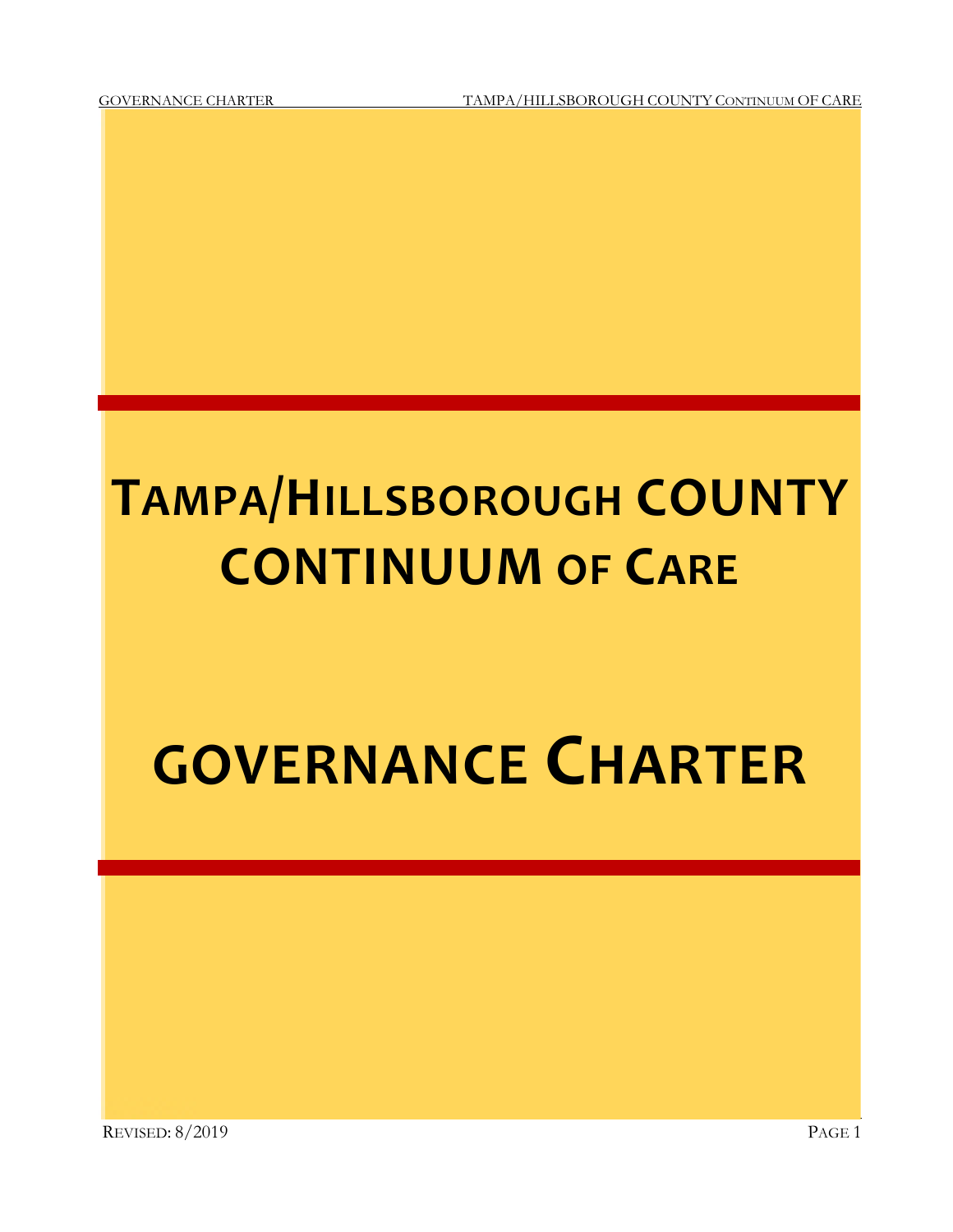## **CONTENTS**

| ARTICLE III: COC LEAD AGENCY/COLLABORATIVE APPLICANT  4              |
|----------------------------------------------------------------------|
|                                                                      |
|                                                                      |
|                                                                      |
|                                                                      |
|                                                                      |
|                                                                      |
|                                                                      |
|                                                                      |
|                                                                      |
|                                                                      |
|                                                                      |
|                                                                      |
|                                                                      |
|                                                                      |
|                                                                      |
|                                                                      |
|                                                                      |
|                                                                      |
|                                                                      |
|                                                                      |
|                                                                      |
|                                                                      |
|                                                                      |
|                                                                      |
|                                                                      |
|                                                                      |
|                                                                      |
|                                                                      |
| SECTION 5: SELECTION OF REPRESENTATIVES FROM STANDING COMMITTEES  10 |
|                                                                      |
|                                                                      |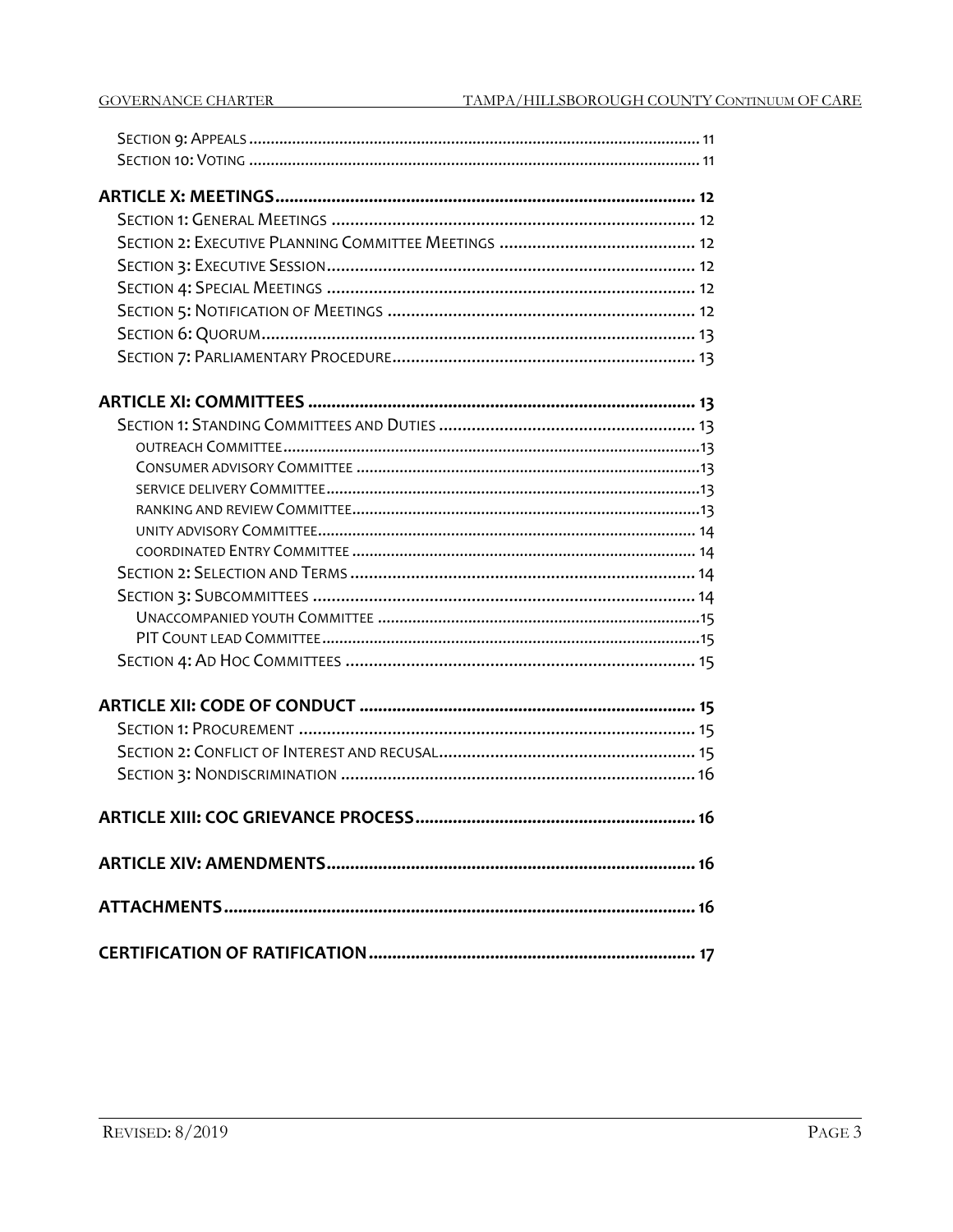## **GOVERNANCE CHARTER**

24 CFR 578.7(A) (5)

## **ARTICLE I: Name and Geographic Area**

The name of the Continuum of Care shall be the **Tampa/Hillsborough County Continuum of Care**, hereinafter referred to as the Tampa/Hillsborough County CoC. It will serve all areas of Hillsborough County, Florida including the City of Tampa, Plant City, Temple Terrace and unincorporated areas of Hillsborough County.

## **ARTICLE II: Mission**

The Tampa/Hillsborough County CoC commits itself to effectively ending homelessness, which means to have a systematic response in place that ensures homelessness is prevented whenever possible or is otherwise a rare, brief, and nonrecurring experience.

The Tampa/Hillsborough County CoC is a broad based partnership established to prevent and end homelessness within our community. Through a multi-sector collaboration and interagency coordination, the Tampa/Hillsborough County CoC will provide those experiencing homelessness, or at imminent risk of homelessness, with efficient and effective services, and help them obtain or maintain permanent affordable housing. The Tampa/Hillsborough County CoC shall serve in an advisory capacity to the designated CoC Lead Agency and its Board of Directors.

## **ARTICLE III: CoC Lead Agency/Collaborative Applicant**

In 1986, formerly known as the Homeless Coalition of Hillsborough County, the Tampa Hillsborough Homeless Initiative, Inc., hereinafter referred to as THHI, was established, recognized and designated by the state of Florida, in consultation with the local homeless coalitions and the Florida offices of the U.S. Department of Housing and Urban Development (HUD), to serve as the CoC Lead agency on homeless issues. THHI was later designated as the Collaborative Applicant for the Tampa/Hillsborough County CoC for the purposes of HUD's annual CoC program competition. For more information on the role and duties of a CoC Lead Agency see HUD regulations: *24 CFR 578 and Florida Statutes: Chapter 420.623 – 624.*

As the Collaborative Applicant, THHI confronts the challenges to tackling homelessness by creating and maintaining strategic synergistic relationships with federal, state, local and private entities, through the utilization of metric-informed strategy, and through the implementation of best practices across the Continuum of Care. For more information on the role and duties of a Collaborative Applicant see HUD regulations: *24 CFR 578 of Interim Rule page 45425.*

## **ARTICLE IV: Homeless Management Information Systems (HMIS) Lead Agency**

THHI is also the designated Tampa/Hillsborough County CoC HMIS Lead Agency and is responsible for ensuring that the Tampa/Hillsborough County CoC HMIS is administered in accordance with the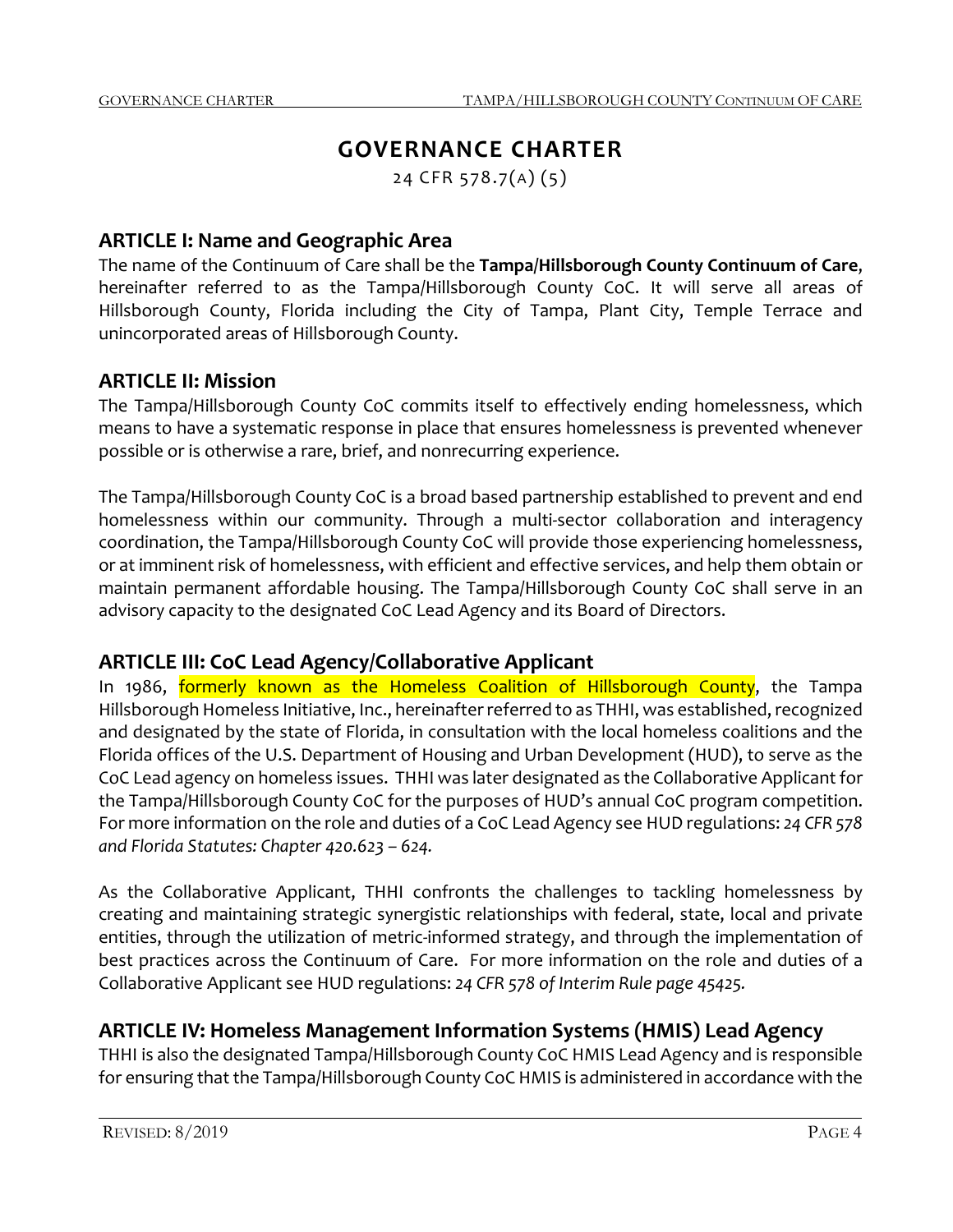HEARTH Act, with regulations and notices promulgated pursuant to the HEARTH Act, and with other applicable federal, state and local laws and ordinances.

The Tampa/Hillsborough County CoC and the Tampa Hillsborough Homeless Initiative have adopted the UNITY Information Network Standard Operating Procedures, which were developed and recommended by the UNITY Advisory Committee, to be the governing documents for the Tampa/Hillsborough County CoC Homeless Management Information System (HMIS) known as UNITY.

The Tampa/Hillsborough County CoC utilizes Mediware's ServicePoint as the official Homeless Management Information Systems database software for the Tampa/Hillsborough County CoC.

For more information on the role and duties of a CoC HMIS Lead Agency see HUD regulations: *24 CFR Part 578.3 of Interim Rule page 45444.*

## **ARTICLE V: THHI Board of Directors**

THHI's Board of Directors will serve as the final decision making body for approval of CoC recommendations from the Executive Planning Committee, to include strategies, policies and procedures, project priority rankings, and needed resources.

Except for those responsibilities assigned to the Tampa/Hillsborough County CoC in Article XI, the Board will act on behalf of the Tampa/Hillsborough County CoC to fulfill the regulatory duties of a continuum of care as set forth in 24 CFR 578, or as otherwise articulated by HUD. Along with the CoC Executive Planning Committee, the Board will be responsible for approving the implementation of all CoC policies and procedures and the Tampa/Hillsborough County CoC Strategic Plan.

## **ARTICLE VI: THHI Review Board**

As a committee under the THHI's Board of Directors, the THHI Review Board reviews the scoring results from both the CoC Ranking and Review Committee and makes recommendations to the THHI Board of Directors related to all funding opportunities available through THHI. This includes utilizing approved ranking directives set by the THHI Board of Directors, HUD's scoring criteria, priorities, guidelines, and regulations, and/or other directives set forth by a specific funder to develop a recommended Project Priority List for all Request for Proposal Application processes, which includes the HUD CoC Competition, to ensure the application(s) submitted for/to the Tampa/Hillsborough County CoC are as competitive as possible. Recommended Project Priority Listing would be submitted to the THHI's Board of Directors for final approval.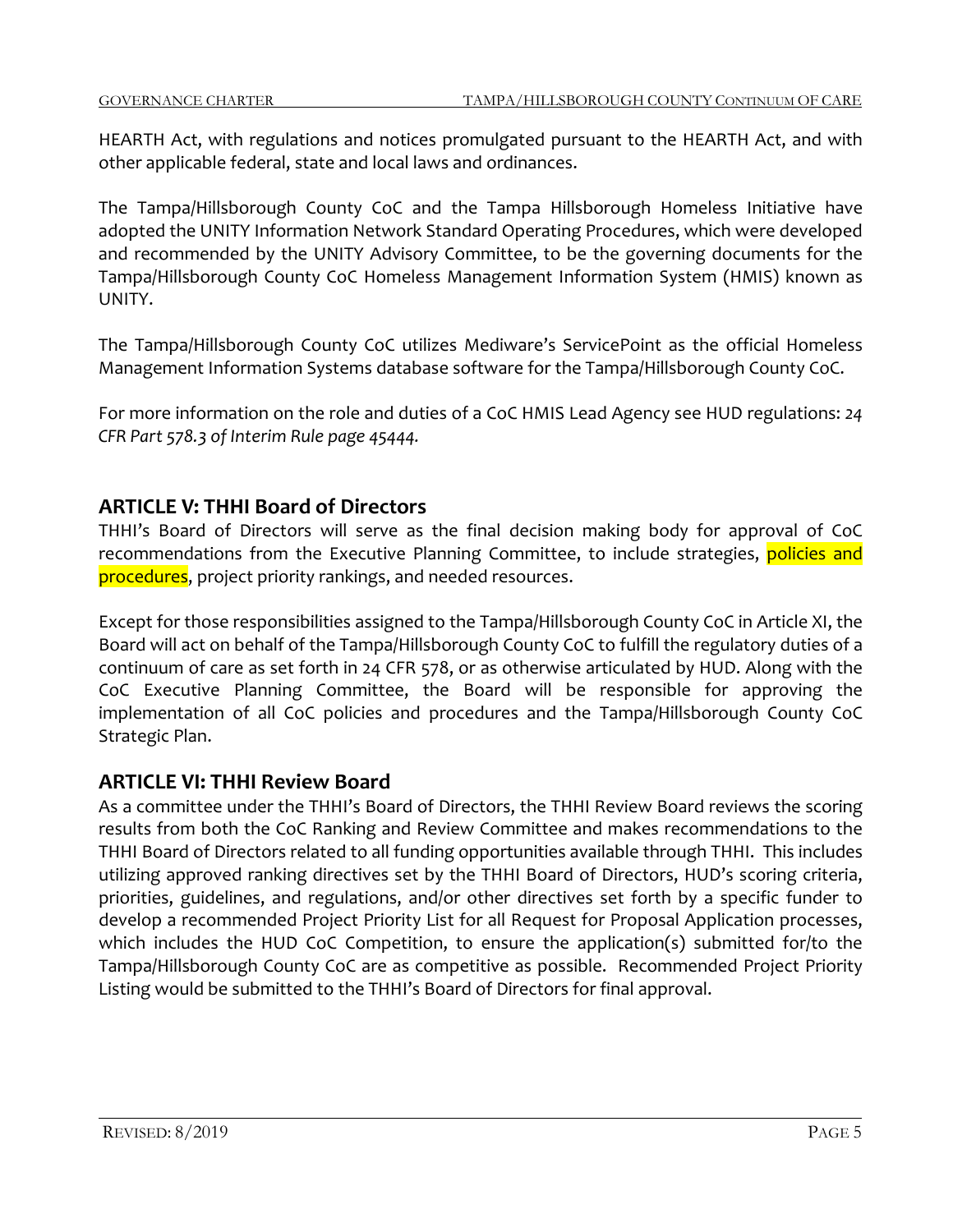## **ARTICLE VII: CoC Membership**

## **Section 1: Qualifications**

Membership in the Tampa/Hillsborough County CoC is open to any organization – nonprofit, for profit, or governmental entity – committed to ending homelessness or assisting people who are homeless or at-risk of becoming homeless within the Tampa/Hillsborough County area.

## **Section 2: Membership Status**

To be considered an active member of the Tampa/Hillsborough CoC, the member organization must meet these thresholds: 1) participation by authorized representatives in a minimum of 80 percent of general (monthly) meetings; AND 2) have at least one agency designated participant as a voting member of one of the CoC's eight (8) standing/sub-committees, with that person (or designated alternate) attending at least 80 percent of their respective committee meetings. Failure to meet participation thresholds will result in forfeiture of an organizations CoC active status. The requirement of participation of 80% on one of the CoC's eight (8) standing/subcommittees will be implemented beginning January 1, 2018. The minimum participation threshold is not applicable to funders of the CoC.

The membership year, for determining 80 percent participation shall be based on the previous, rolling 12-month period. When the CoC standing/sub-committees participation requirement is implemented on January 1, 2018, the same membership year will be utilized.

The receipt of planning funds from HUD has, for the time being, eliminated the need for collecting membership dues. Therefore, organizational members of the CoC must meet the above minimum participation thresholds by designated, authorized representatives in order to maintain their membership active status.

The list of active CoC members will be posted to THHI's website no less than twice a calendar year including as needed and as related to the release of RFPs and scoring criteria.

## **Section 3: Voting Privileges and Delegates**

Only active member organization will have voting privileges. Active Members of the CoC are able to vote for the seven (7) Executive Planning Committee at-large members and on key policy issues and receive additional points when competing for new or renewal funding (for active CoC participation as detailed below). Active CoC Committee Members are able to vote for the Chairs of their CoC Committees.

Each member organization shall be entitled to an unlimited number of participants; however each member organization shall authorize one official representative and one alternate, of which one must be functioning as an executive or managerial level within the member organization, for the purposes of voting on behalf of the member organization, with only one vote per member organization. If two member organizations are closely linked but organized as separate non-profit organizations for IRS tax purposes (e.g. The Salvation Army and The Salvation Army Adult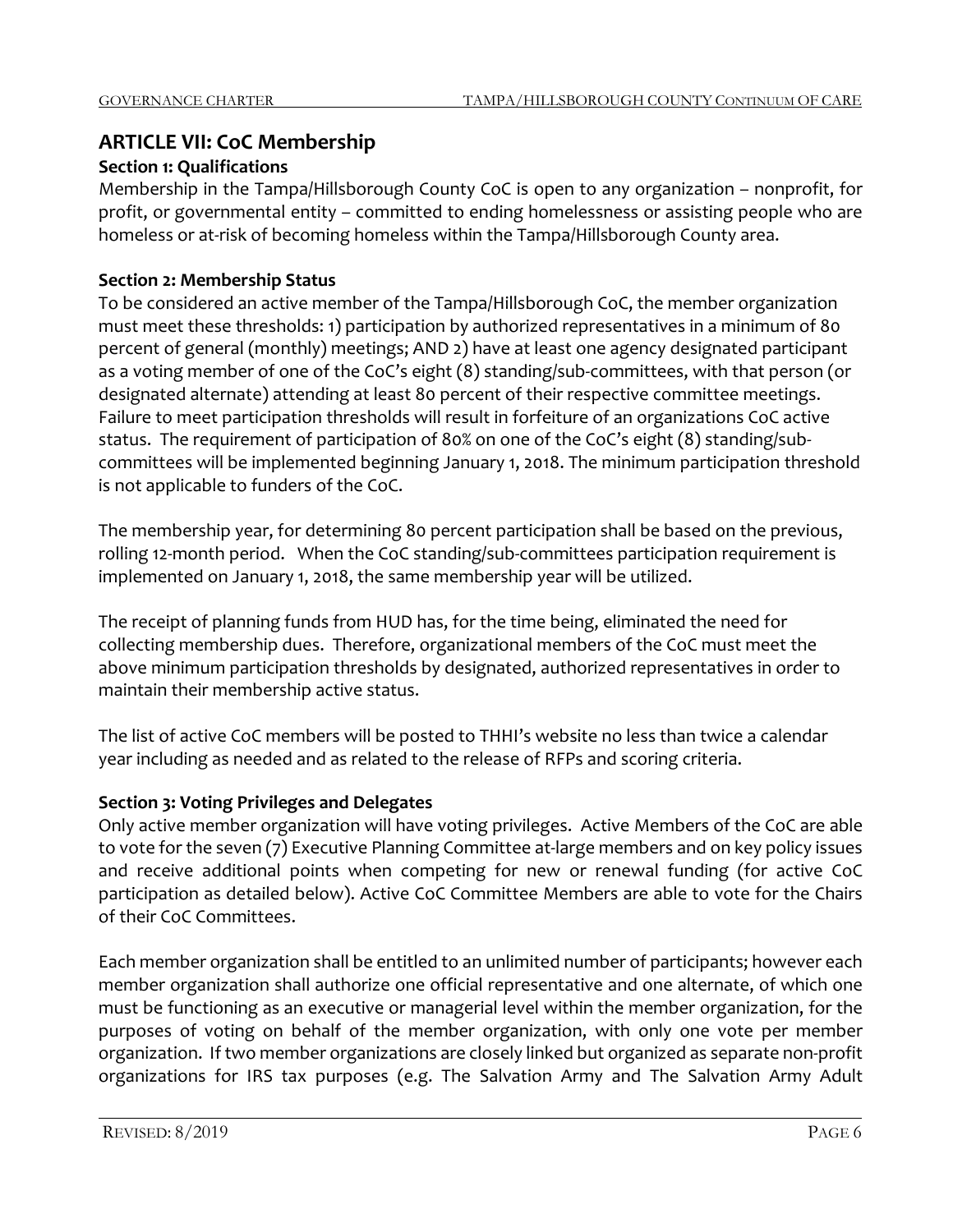Rehabilitation Center (ARC) then each such organization is entitled to its own membership and vote.

Persons with lived homelessness experience may have multiple alternates. The inclusion of additional alternates for persons with lived homelessness experience reflects the CoC's commitment to promoting meaningful participation for persons with lived homelessness experience. For the purposes of voting, the Consumer Advisory Committee, as described below, shall be treated as a "member organization" and collectively shall have one vote. The chair of the Consumer Advisory Committee shall be the designated represented for purpose of voting, however this committee may select one designated alternate should the chair be unable to attend a vote.

## **Section 4: Approval of Members**

Applications for membership shall be submitted, using the CoC membership form, to THHI, the CoC lead agency at info@THHI.org, and are subject to approval by a majority vote of the Executive Planning Committee. Each member organization must serve on at least one of the eight CoC standing / subcommittees.

Annually each member organization shall verify its membership information by November 30th, by submitting the CoC's membership form to info@THHI.org indicating changes or no changes.

## **Section 5: Withdrawal of Members**

A member organization may withdraw from the Tampa/Hillsborough County CoC at any time by submitting a letter of withdrawal to THHI, the CoC lead agency at info@THHI.org. Withdrawal from the CoC will also end the organization's active membership status even if they had achieved the required threshold in the previous calendar year. Re-entry into the CoC membership will be allowed after a positive review of the member seeking agency by the Executive Planning Committee has been executed.

## **Section 6: Removal of Members**

Any member organization may be removed from the Tampa/Hillsborough County CoC, with or without cause, by a two-thirds majority of the Executive Planning Committee. Removal is effective only if it occurs at a meeting called for that purpose. Notice must be sent to all Executive Planning Committee members stating that the proposed removal is a purpose of the meeting. A representative of the organization recommended for removal shall have the opportunity to speak on its behalf prior to a vote of the Executive Planning Committee. The Executive Planning Committee may deliberate without the representative of the organization recommended for removal present prior to the vote of the Executive Planning Committee.

Re-entry into the CoC membership will be allowed by two-thirds majority vote of the Executive Planning Committee. Executive Planning Committee may require a "Corrective Action Plan" be prepared, agreed upon and executed prior to re-entry. Time limits should be set for creation of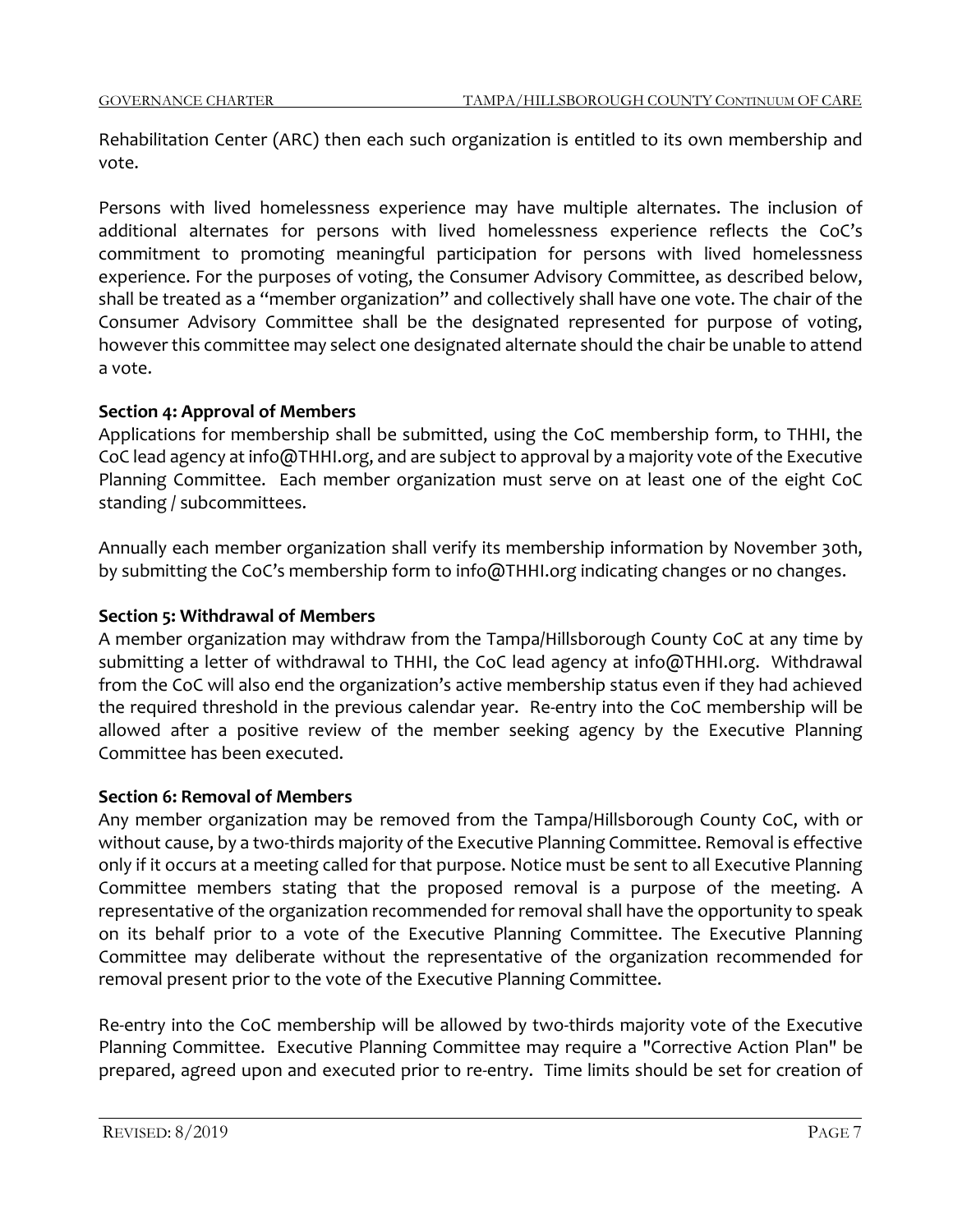CAP, approval of CAP by EPC and review of executed CAP by EPC within 30-45 days of request by member seeking agency.

#### **Section 7: Appeal**

Any recommendation to remove or revoke an organization's membership from the Tampa/Hillsborough County CoC by its membership will be accompanied by an explanation of the reasons for the recommendation and of the organization's right to an appeal.

Any organization that chooses to exercise its right to an appeal must do so in writing within 30 days of the removal recommendation to the CoC Chair/CEO of THHI for review by THHI's Board of Directors. The Board will provide their decision in writing within 15 days.

#### **Section 8: Individuals**

Individual persons may attend meetings, participate in discussions at all CoC meetings, including committees, but they shall not be considered CoC members or have voting privileges, unless representing a member organization.

## **ARTICLE VIII: Officers**

## **Section 1: Titles and Duties**

The Tampa/Hillsborough County CoC shall have the following officers: Chair, Vice Chair, and Secretary. The duties of each officer shall be as follows:

#### Chair

The Chair shall convene and preside at the Executive Planning Committee meetings and the general (monthly) CoC meeting. The Chair shall serve as an ex-officio member of all committees, and shall perform such duties incident to the office of Chair. The CEO, <mark>or its</mark> designee, of THHI will serve as the Chair of the Tampa/Hillsborough County CoC and Executive Planning Committee.

#### Vice Chair

The Vice Chair shall be a member of the Executive Planning Committee and preside at meetings of the Tampa/Hillsborough County CoC in the absence of the Chair, and shall serve in the role of the Chair in case of the resignation or dismissal of the Chair until a new Chair is instated. The Vice Chair shall perform such duties incident to the office of Vice Chair and such other duties as may be assigned by the Executive Planning Committee.

#### **Secretary**

The Secretary shall prepare meeting agendas in consultation with the Chair, notify, either directly or by cause, members of all meetings, record and maintain all votes and the minutes of the meetings of the Tampa/Hillsborough County CoC, distribute, either directly or by cause, minutes of previous meetings, maintain a current membership roster and list of authorized delegates, and maintain the records and office of the Tampa/Hillsborough County CoC. The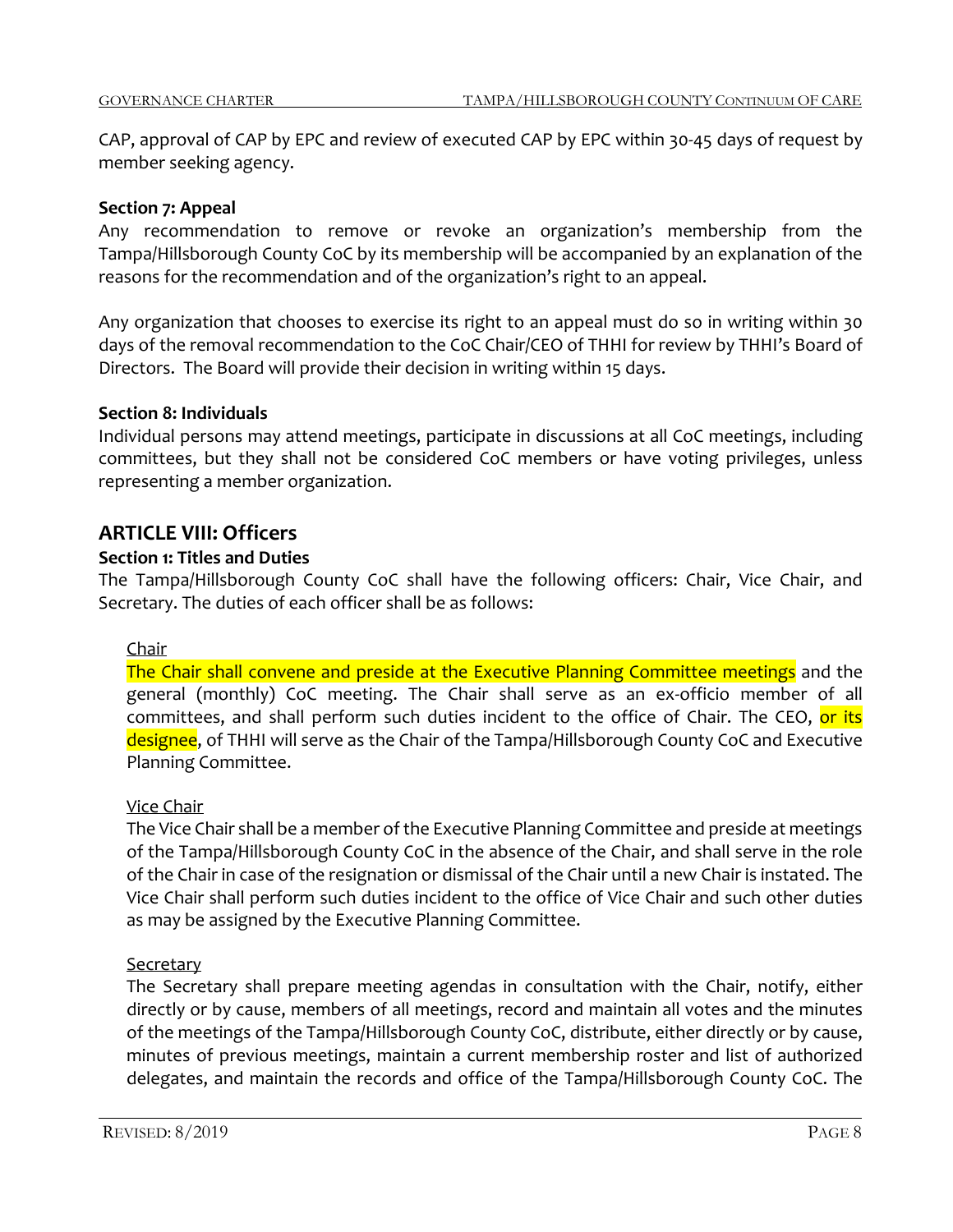Secretary shall perform such duties incident to the office of Secretary and such other duties as may be assigned by the Executive Planning Committee.

#### **Section 2: Qualifications**

The CoC Vice Chair and shall be a member of the Executive Planning Committee and shall be selected by a majority vote of the Executive Planning Committee members. The position of Secretary shall be filled by appointment by the CEO of THHI.

## **Section 3: Terms of Office**

The Chair, being the CEO of the THHI, shall serve in this capacity for as long as the person is the CEO of THHI. The Vice Chair, as a member of the Executive Planning Committee will serve a 2-year term and will rotate between being a representative from the private and public sectors. Persons in these offices may be re-elected to the same office; however, no person may serve in the same office for more than three consecutive full terms. The Secretary shall serve at the pleasure of the CEO of THHI.

## **Section 4: Nomination and Election**

In November of each year, the Executive Planning Committee shall present a slate of candidates for the Vice Chair position of the committee for the coming term. This position shall be elected at a regularly scheduled meeting during December of the same year and take office on the first day of the month immediately following their election. At this meeting, additional nominations may be made from the floor by any member organization. Such nominations require a second from a member organization. No persons may be nominated unless such person has agreed to serve in the position if elected. The Executive Planning Committee will submit a list of candidates to the CEO of the THHI for the first Vice Chair of the Tampa/Hillsborough County CoC. The CEO of the THHI will select and appoint the first Vice Chair of the Tampa/Hillsborough County CoC. Upon initial appointment, the Vice-Chair will serve for 2 years. The Vice-Chair may continue to serve continuous years contingent on being nominated and re-elected.

## **Section 5: Resignation**

An officer may resign at any time by submitting a letter of resignation to the Chair and copy the Executive Planning Committee.

## **Section 6: Vacancies**

Vacancies in the offices of Vice Chair and Parliamentarian shall be filled by election from the membership according to the process detailed in Article VIII - Section 4.

## **ARTICLE IX: Executive Planning Committee**

## **Section 1: Powers**

The Executive Planning Committee of the CoC shall administer the goals and objectives of the CoC as set forth by its mission statement to include reviewing community-wide policies, planning of activities, identifying key stakeholders, expanding and maintaining active and diverse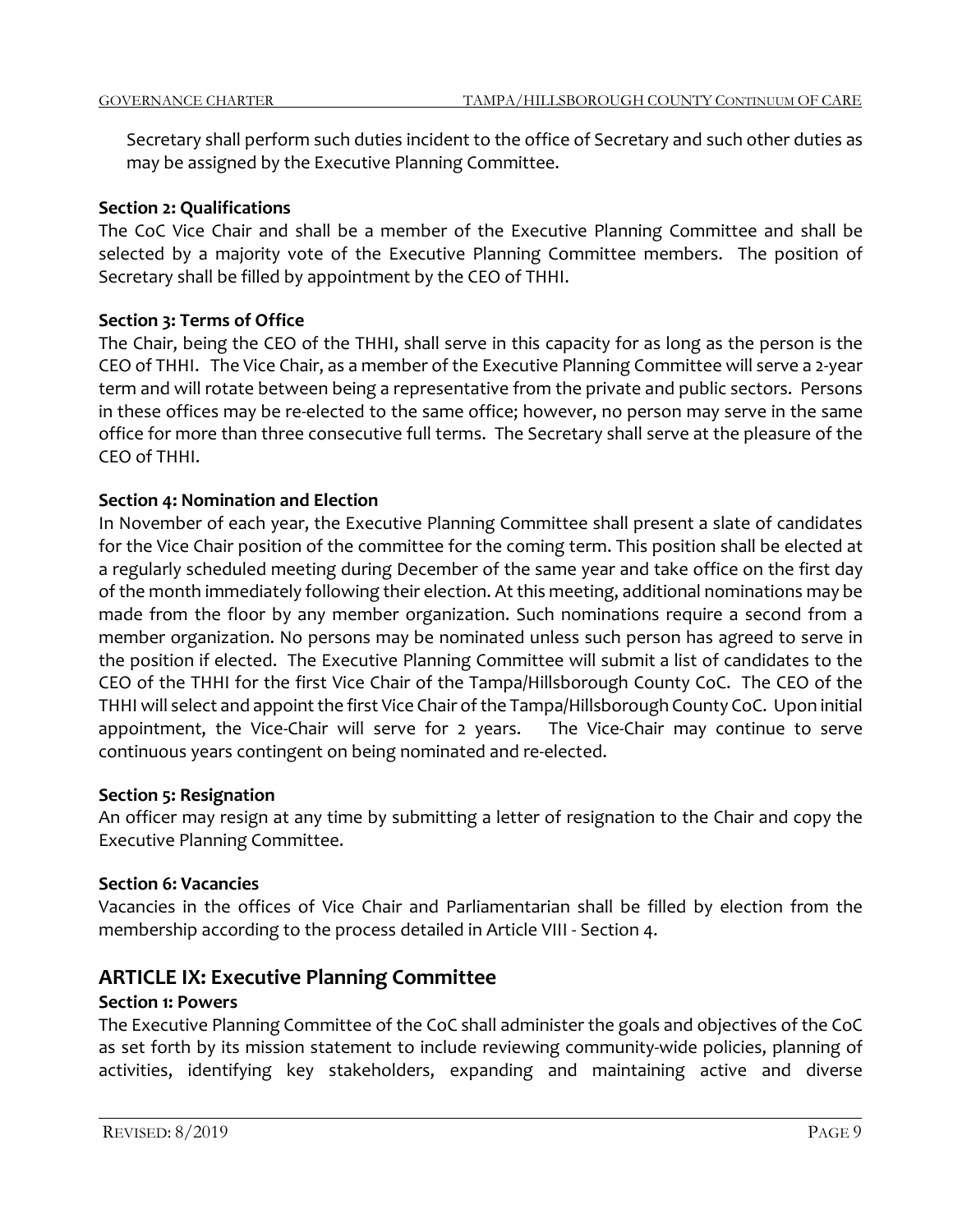membership, and identifying additional resources necessary to address homelessness within the Tampa/Hillsborough County CoC in alignment with the community strategy and federal, state and local regulations. All recommendations made by the CoC Standing Committees are vetted by the CoC Executive Planning Committee and then forwarded to THHI's Board for final determination of implementation approval.

## **Section 2: Number and Qualifications**

The CoC Executive Planning Committee shall be 15 in number, consisting of the CoC Chair, CoC Vice Chair (selected from the Executive Planning Committee), the remaining ten (10) committee and sub-committee chairs, which would include a person that is experiencing homelessness or was formerly homeless (Consumer Advisory Committee Chair) and five (5) At-Large members (representatives of organizations that may not deal directly with homelessness). The Secretary (THHI) shall serve the Executive Planning Committee but shall not be considered a member or have voting privileges.

## **Section 3: Terms of Office**

Executive Planning Committee members will serve two year terms commencing January 2017. Representatives from Standing and Sub-Committees may represent the private or public sector. Representatives shall be elected at a regularly scheduled CoC Committee meeting during December of the same year and take office on the first day of the month immediately following their election. Additional nominations may be made from the floor by any member organization of said Committee. Such nominations require a second from a Committee member. No persons may be nominated unless such person has agreed to serve in the office if elected. Upon initial appointment, in line with the terms of the Committees, the Executive Planning Committee Members will serve for 2 years. Executive Planning Committee Members may continue to serve continuous years contingent on being nominated and re-elected by their committee.

## **Section 4: Nomination and Election of At-Large Members**

In November of each year, the Executive Planning Committee shall present a slate of candidates (representatives of organizations that do not deal directly with homelessness) for the at-large positions of the committee. These positions shall be elected at a regularly scheduled meeting during December of the same year and take office on the first day of the month immediately following their election. At this meeting, additional nominations may be made from the floor by any member organization. Such nominations require a second from a member organization. No persons may be nominated unless such person has agreed to serve in the position if elected. The Executive Planning Committee will submit a list of candidates to the CEO of the Tampa Hillsborough Homeless Initiative (CoC Lead Agency) for the first At-Large Members of the Tampa/Hillsborough County CoC. The CEO of the Tampa Hillsborough Homeless Initiative will select and appoint the first At-Large Members of the Tampa/Hillsborough County CoC. Upon initial appointment, the At-Large Members will serve for 2 years. At-Large Members may continue to serve continuous years contingent on being nominated and re-elected.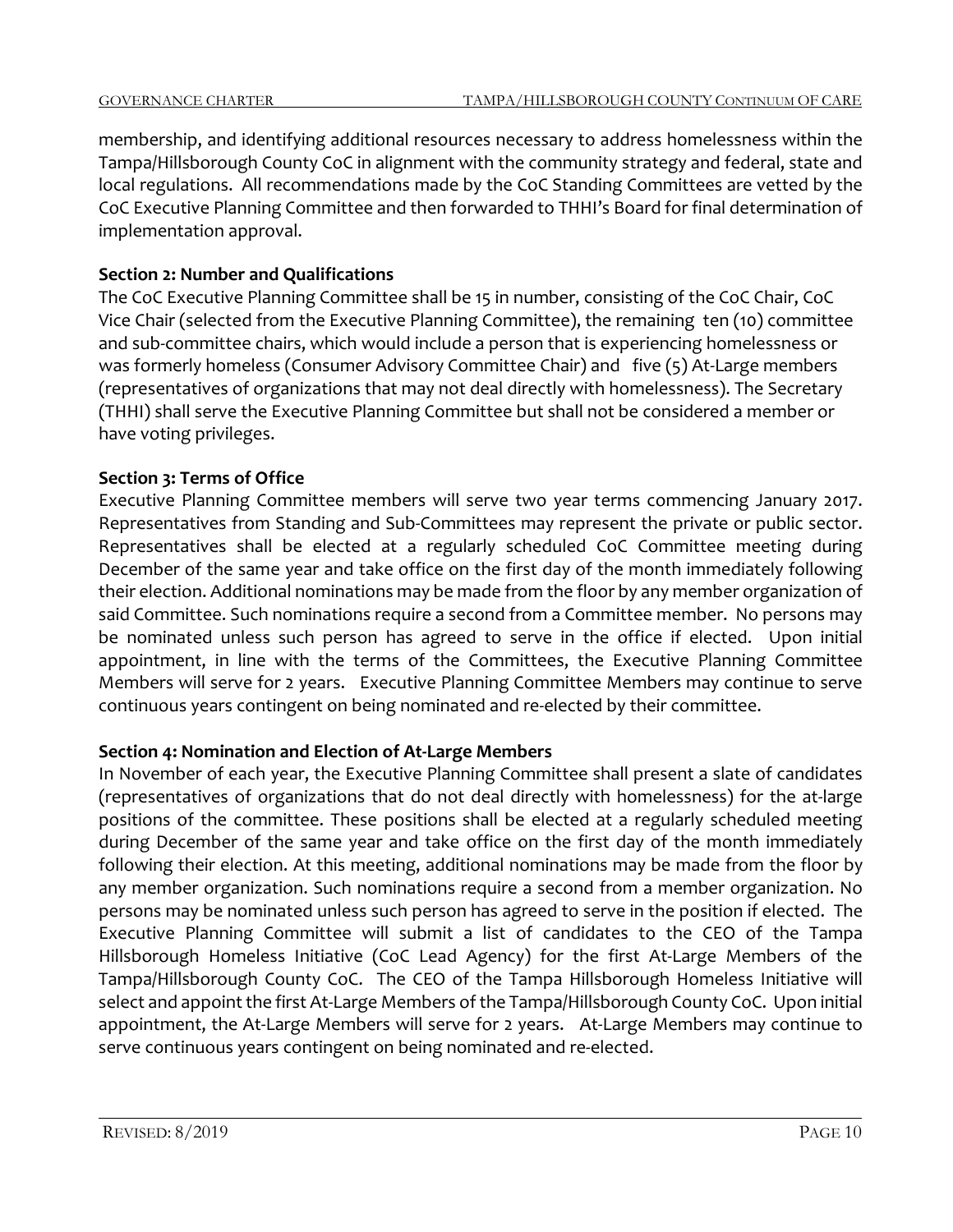## **Section 5: Selection of Representatives from Standing Committees**

Each Standing Committee shall elect a Chairperson to represent said Committee on the Executive Planning Committee at the time when the position on the Executive Planning Committee is open.

## **Section 6: Resignation**

An officer may resign at any time by submitting a letter of resignation to the Chair of the Executive Planning Committee.

## **Section 7: Vacancies**

Vacancies in at-large positions on the Executive Planning Committee shall be filled by election from the membership. Vacancies in representatives of Standing Committees shall be filled by selection by the respective committee.

## **Section 8: Removal of Officers and Directors**

The Vice Chair, or any member of the Executive Planning Committee except the Chair, may be removed from office, with or without cause, by a two-thirds majority of the remaining Executive Planning Committee. Each Standing Committee may request removal of its representative from the Executive Planning Committee by submitting a letter to the Chair of the Executive Planning Committee. Removal is effective only if it occurs at a meeting called for that purpose. Notice must be sent to all Executive Planning Committee members stating that the proposed removal is a purpose of the meeting. The person recommended for removal shall have the opportunity to speak on his/her behalf prior to a vote of the Executive Planning Committee. The Executive Planning Committee may deliberate with the person recommended for removal present prior to the vote of the Executive Planning Committee. The Executive Planning Committee must submit its recommendation for removal to the CEO of the Tampa Hillsborough Homeless Initiative for final approval of the removal.

## **Section 7: Appeal**

Any recommendation to remove or revoke the Vice Chair, or any member of the Executive Planning Committee except the Chair, maybe accompanied by an explanation of the reasons for the recommendation and of the member's right to an appeal.

Any committee member that chooses to exercise their right to an appeal must do so in writing within 30 days of the removal recommendation to the CoC Chair for review by THHI's Board of Directors. The Board will provide their decision in writing within 15 days.

## **Section 9: Voting**

All official votes of the Executive Planning Committee may be completed during in-person and conference call meetings. In such situations that require a vote before the next in person meeting, electronic voting may be utilized. In situations that necessitate an electronic vote, a response rate of equal to a meeting quorum must be received and the vote of the majority those responding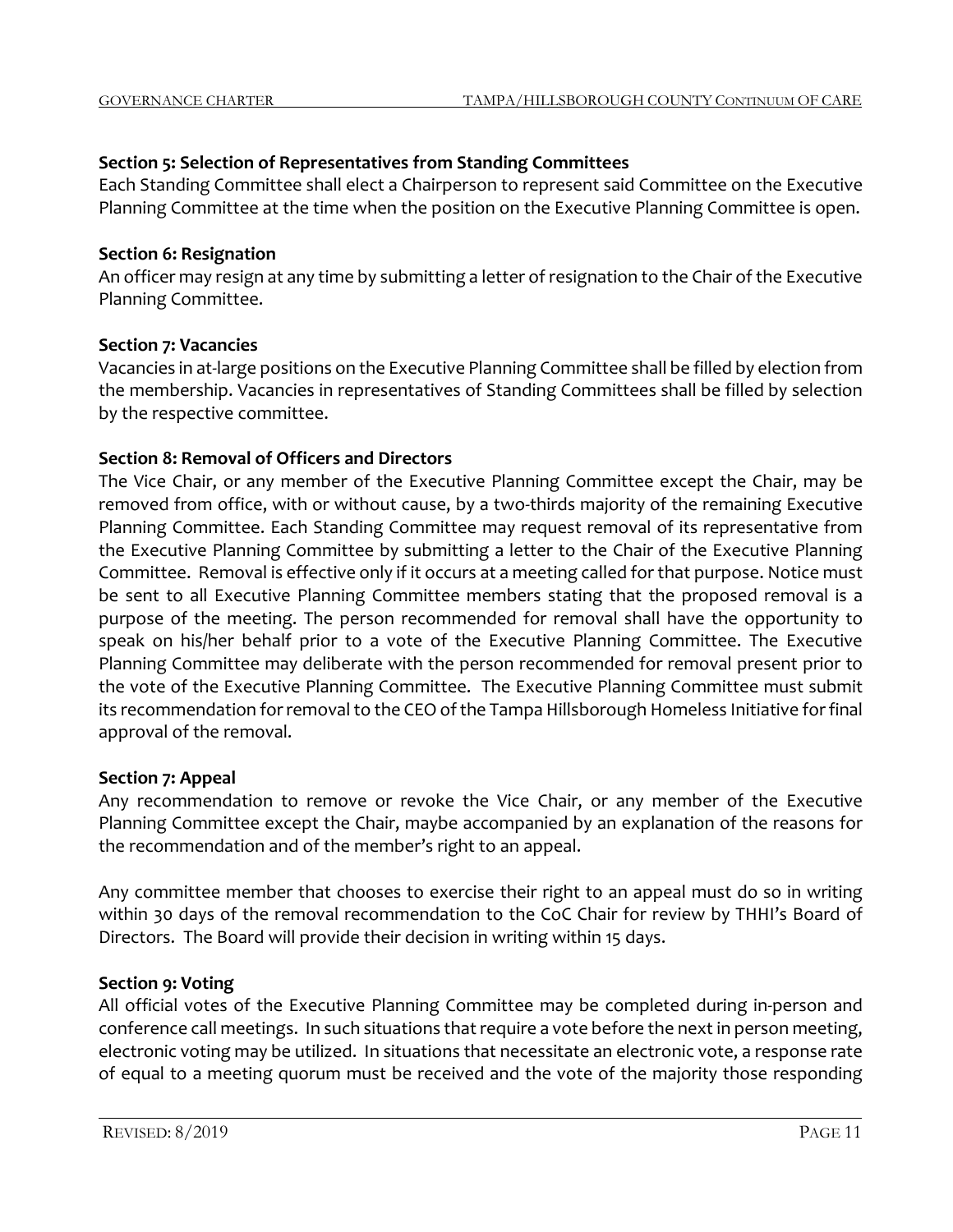shall prevail. All meetings should be noticed by a minimum of 72 hours.

## **ARTICLE X: Meetings**

## **Section 1: General Meetings**

The general meetings will focus on CoC training, committee reporting, and technical assistance for member agencies. The Tampa/Hillsborough County CoC shall meet no less than twelve (12) times per year to conduct a general meeting. At the beginning of each year the Executive Planning Committee shall establish a schedule of dates and times for regular meetings, and the Secretary shall distribute this schedule to all members. The Executive Planning Committee shall determine the place for each meeting at least one month prior to the meeting. The Tampa/Hillsborough County CoC may conduct any business at a regular meeting, whether or not such business is on the agenda.

## **Section 2: Executive Planning Committee Meetings**

The Executive Planning Committee shall meet at least ten (10) times per year; unless altered by efforts involving a natural disaster. The Executive Planning Committee shall determine the place for each meeting. The Executive Planning Committee may conduct any business at a regular meeting, whether or not such business is on the agenda, except for the removal of officers, CoC member organizations, or members of the Executive Planning Committee. The Executive Planning Committee meetings will focus on:

- Organizing an annual continuum of care planning process
- Collecting needs data and inventory system capacity
- Determining and prioritizing gaps in the continuum of care homeless system
- Developing short- and long-terms strategies with an action plan
- Implementing the action steps for the continuum of care strategic plan.
- Review the policies and procedures of the various committees
- Identify key stakeholders for active membership within the Tampa/Hillsborough County CoC

## **Section 3: Executive Session**

The Executive Planning Committee may meet in executive session to discuss confidential or sensitive matters. The Executive Planning Committee shall report all decisions made at such meetings to the membership but shall not be required to report the discussions or factors leading to its decisions*.*

## **Section 4: Special Meetings**

Special meetings of the Tampa/Hillsborough County CoC or the Executive Planning Committee may be called by the Chair or by one-third of the members of the Executive Planning Committee. The person(s) calling the meeting shall state the purpose(s) for which the meeting is to be called. Business at any special meeting is limited to the purpose(s) for which the meeting is called, and no other business of any nature may be conducted. Notice of the special meeting should be at least 48 hours.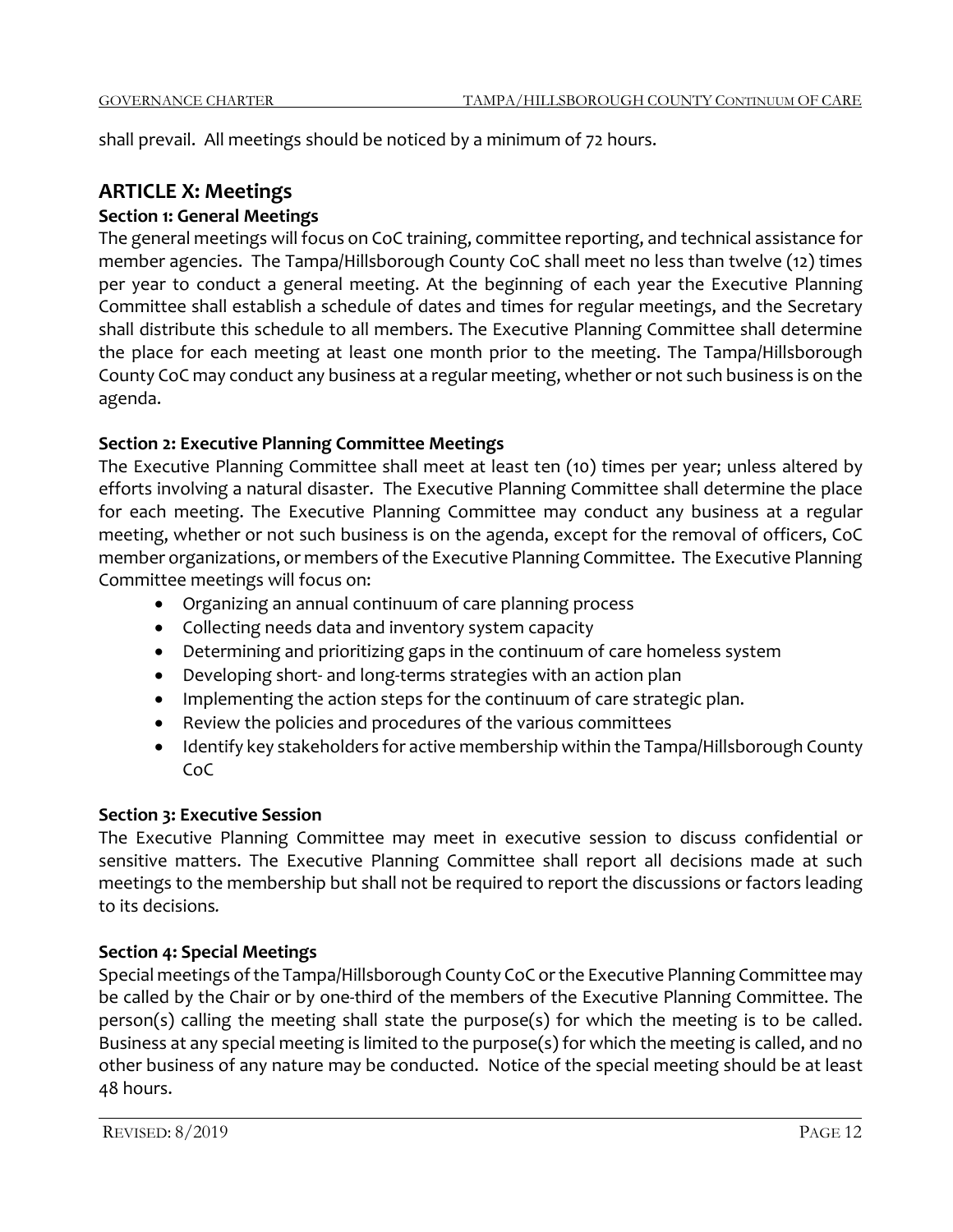## **Section 5: Notification of Meetings**

The Lead Agency shall provide notification to all authorized delegates of all meetings, regular and special. Such notification must be given at least two business days prior to the meeting. Notification may be by letter, telephone, facsimile, electronic or personal communication. The notification must clearly state the date, time and place of the meeting. In the case of special meetings, the notification must additionally state the purpose(s) for which the meeting is being called.

## **Section 6: Quorum**

The presence of a simple majority of the member organizations shall be a quorum and sufficient to conduct business at any general meeting of the Tampa/Hillsborough County CoC. The presence of a simple majority of the Executive Planning Committee shall be a quorum and sufficient to conduct business at any meeting of the Executive Planning Committee.

## **Section 7: Parliamentary Procedure**

The latest revised edition of Robert's Rules of Order shall prevail at all meetings except where contrary to the governance charter or any standing rule.

## **ARTICLE XI: Committees**

## **Section 1: Standing Committees and Duties**

The Tampa/Hillsborough County CoC shall have seven (7) Standing Committees and three (3) standing sub-committees, as established within this section and Article XI, Section 3:

## Outreach Committee

The Outreach Committee shall coordinated with other street outreach workers/organizations to identify and provide street outreach services to homeless individuals and families. The committee also works to identify and invite homeless and formally homeless individuals as representation on the Consumer Advisory Committee. A subcommittee under this Standing Committee shall be: Point-In-Time Committee as detailed in Article XI, Section 3.

## Consumer Advisory Committee

The Consumer Advisory Committee shall be comprised entirely of homeless and formerly homeless persons. They will identify and quantify the needs of the CoC population and make recommendations, as appropriate, to the Service Delivery Committee and CoC Lead Agency. As provided in Article VII, Section 2, the Consumer Advisory Committee shall be entitled to one vote.

## Unaccompanied Youth (UAY) Committee

Comprised of representatives from the school district, foster care system, youth-focused medical services, law enforcement, youth service providers, and the faith based community; the committee works to assess the UAY population and develop a plan to address their needs for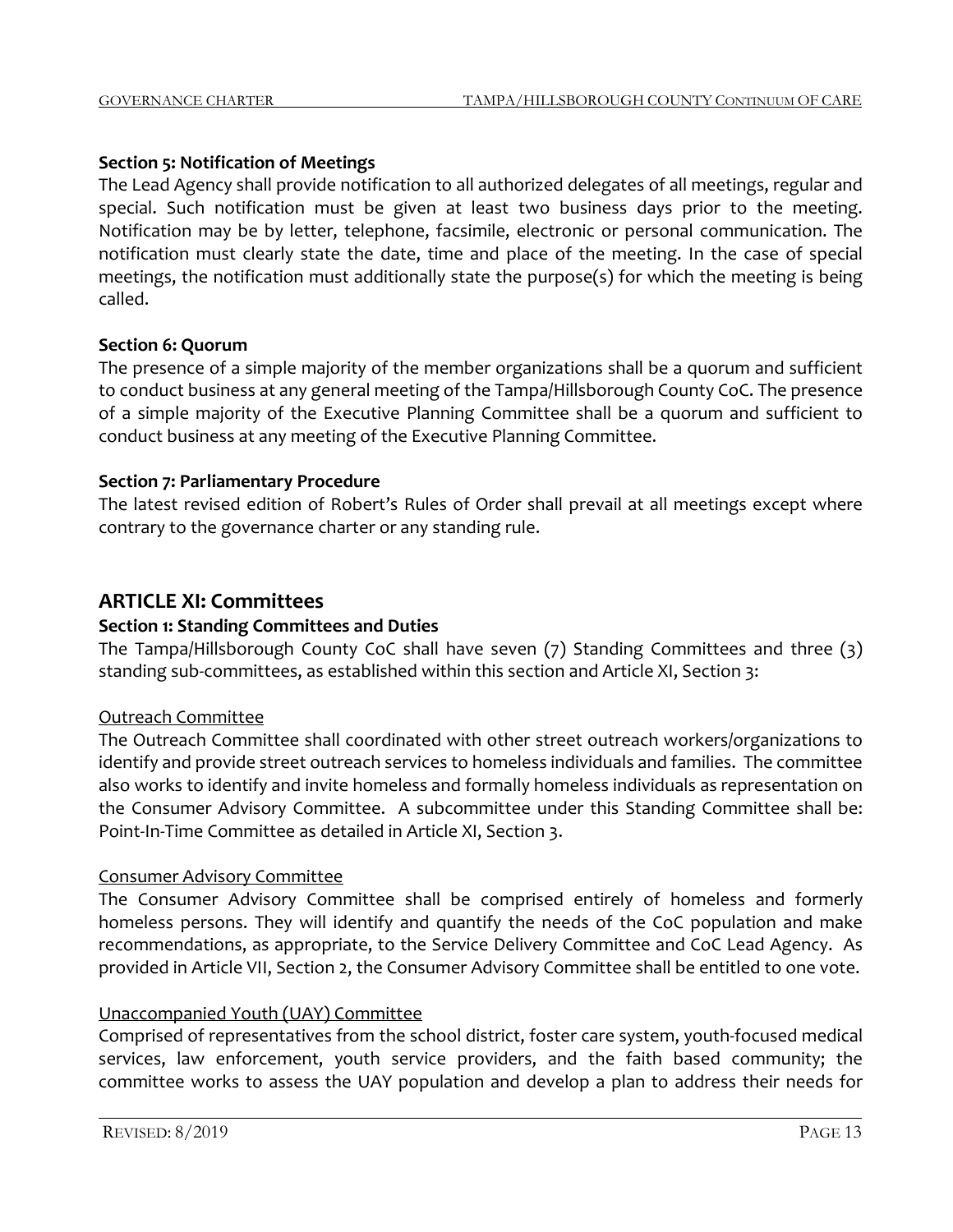## stable housing, transportation, jobs, education, health care and supportive relationships. A subcommittee under this Standing Committee shall be: Youth Action Board as detailed in Article XI, Section 3.

## Service Delivery Committee

The Service Delivery Committee shall review available CoC services, identify gaps within the system, evaluate the effectiveness of service delivery methods, and provide recommendations for CoC improvements to the Executive Planning Committee. The Service Delivery Committee currently has the following dedicated workgroups: SOAR workgroup, Promote Health workgroup.

## Ranking and Review Committee

The Ranking and Review Committee shall establish performance measurements (work with UNITY Advisory Committee for HMIS implementation) and review the performance of organizations that are receiving funds, evaluate grant applications by conducting an *objective review* (based on performance measurements) and determine the ranking and scoring of each proposal, and provide recommendations to THHI Board of Directors.

## UNITY Advisory Committee

The UNITY Advisory Committee's purpose is to provide guidance and oversight on the UNITY Information Network (Homeless Management Information System – HMIS) activity. The committee focuses its oversight on data entry participation and compliance, policy development, data quality and reporting guidance, grievances and appeals.

## Coordinated Entry Committee

The Coordinated Entry Committee shall guide the operation and course of the coordinated entry structure and determine how its system will address the needs of homeless individuals and families in accordance with best practices, and HUD regulations and guidelines.

## Veteran Leadership Committee

Comprised of representatives from the VA, SSVF organizations, CoC lead entity, street outreach providers, emergency shelter providers, and the permanent housing providers; the committee works to assess the homeless Veteran population and develop a plan to address their needs for stable housing, transportation, jobs, education, health care, essential services and supportive relationships.

## **Section 2: Selection and Terms**

The membership of each standing committee and subcommittee was initially established based on a sign up process in order to expedite each committee's formation. Effective with this governance charter, except for the Consumer Advisory Committee, any person may be recruited to serve on any committee by the Executive Planning Committee, or by the committee chair or committee members, however it is the responsibility of each committee to ensure a balanced representation of the CoC membership and community-at-large is maintained within the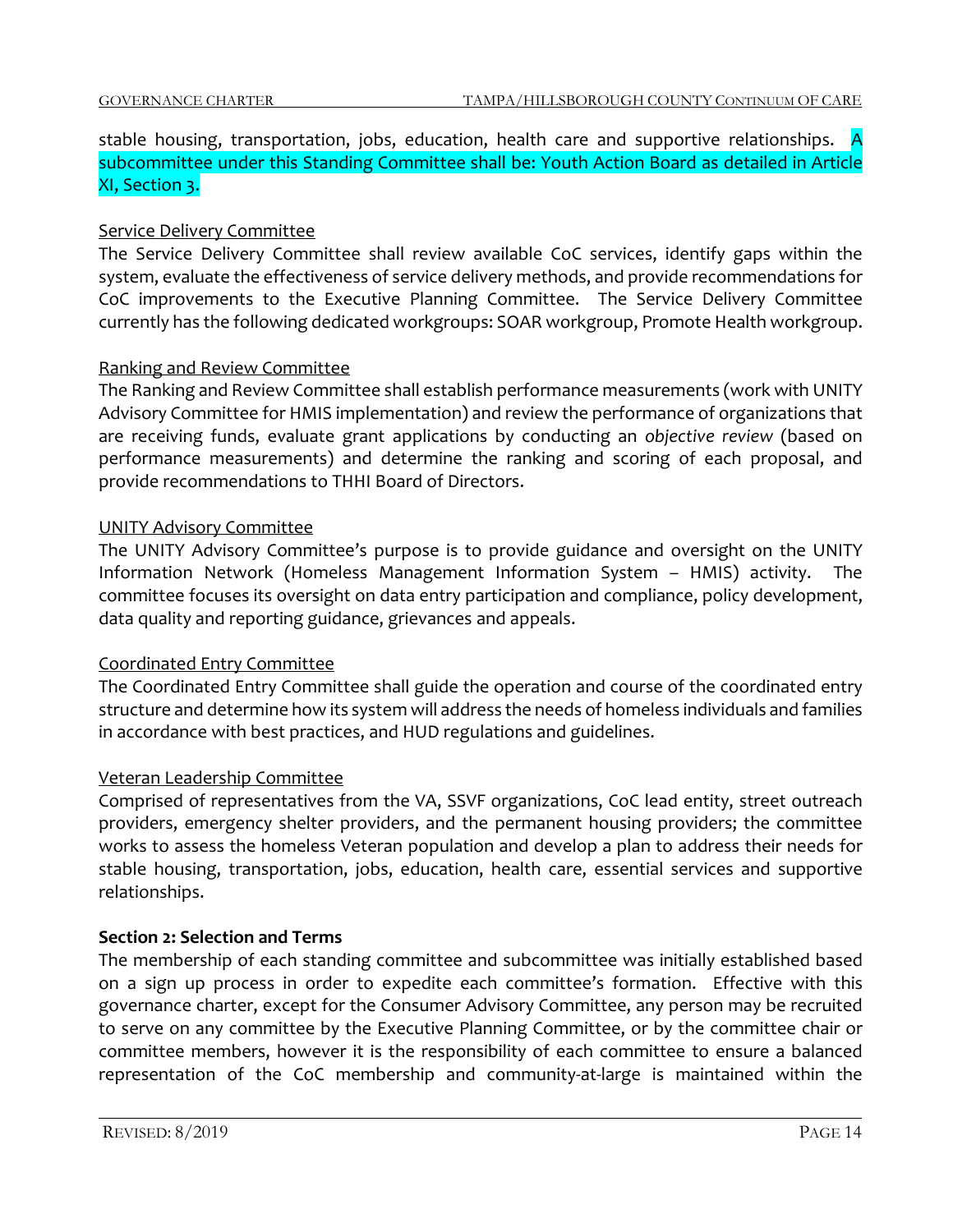membership of the committee membership and may be drawn from the community-at-large, not only from those associated with the Tampa/Hillsborough County CoC. As stated above, the Consumer Advisory Committee shall consist entirely of homeless and formerly homeless individuals. Each committee shall have no more than 15 voting members maximum and no less than seven (7) members sitting.

To ensure active and consistent participation, as agencies sign up to serve on a committee, the agency representative will identify themselves to the Standing Committee as the agency lead and identify the individual that will serve as an alternate in their absences. The alternate must be informed of the work of the committee and be prepared and ready to vote and/or add comment to the discussion. Only the agency lead, or designated alternate in the absence of the agency lead, may vote. No organization may have more than 1 vote on any individual committee or subcommittee. Participation on a committee or subcommittee can only be recorded by being present/active in an in-person meeting, Go-T0-Meeting/webinar, email votes, and/or conference call.

In order to remain an active member of the committee and have voting privileges, the designated agency lead or their designated alternate must meet the requirements of ARTICLE VII: CoC Membership, Section 3: Voting Privileges and Delegates. Participation is a scoring factor when applying for funding.

## **Section 3: Subcommittees**

Each committee may divide into subcommittees, task forces and focus groups as necessary. However, each Standing Committee shall have only one representative on the Executive Planning Committee or as otherwise designated by the Executive Planning Committee or the CoC lead agency. Due to their significance, the Chairs of the following Subcommittees have been designated by the Executive Planning Committee or the CoC lead agency to sit on the Executive Planning Committee to ensure the committees' future support. These Subcommittees shall have the same voting and recruitment rights of the Standing Committees.

## Point-In-Time Count Lead Committee

As a subcommittee under the Outreach Committee, the Point-In-Time Count (PIT) Lead Committee coordinates the implementation of the yearly HUD-mandated homeless count, identifies deployment sites, recruits and trains PIT volunteers, maintains and designs PIT surveys and processes, works with UNITY on PIT data collection and analysis, and provides quality control.

## Youth Action Board (YAB)

As a subcommittee under the Unaccompanied Youth Committee, the Tampa/Hillsborough County Continuum of Care's Youth Action Board (YAB) shall be comprised of at least 3 members between the ages of 16 and 24, with at least 2/3 of the Youth Action Board members being currently or formerly unaccompanied homeless or parenting youth. The role of the YAB would be to provide a youth focused voice in the CoC's development and implementation of youth-focused efforts.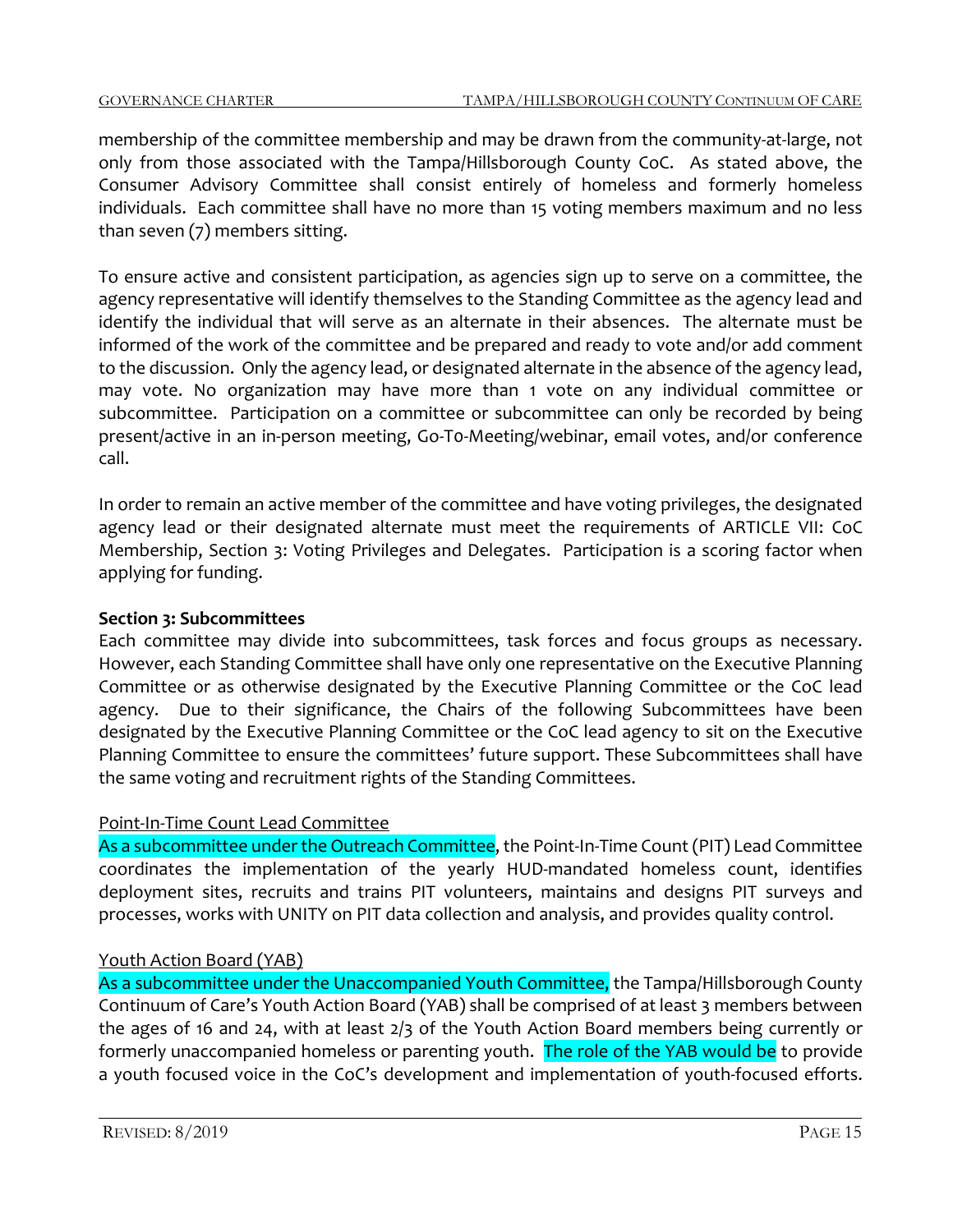The Youth Action Board shall appointed a chair who will be a member of the CoC's Executive Planning Committee, with the duties explained in section X.2 of this Governance Charter. The CoC may elect to have a Youth Specific Service Provider as the facilitator of the Youth Action Board.

## **Section 4: Ad Hoc Committees**

The Executive Planning Committee may occasionally appoint and approve the appointment of such ad hoc committees as may be needed. The Executive Planning Committee shall determine the responsibilities, selection and terms of such committees.

## **Section 5: Additional of Standing Committees**

The committees established within this Governance represent the core components needed within a CoC structure. However, recognizing the changing nature of the work of a CoC, it may become necessary to add a standing committee to the THC CoC governance structure. Therefore, the Executive Planning Committee, shall utilize the following guidelines when determining the addition of a Standing Committee:

- Is the recommended new committee needed to meet a long-term, ongoing focus within our CoC?
- Can the proposed purpose of the recommended committee be accomplished as a work group under a current standing committee?
- Is the inclusion of the recommended committee into the formal governance structure of the CoC required by a significant funder (i.e. HUD, VA, HHS)?

## **ARTICLE XII: Code of Conduct**

## **Section 1: Procurement**

For the procurement of property (goods, supplies, or equipment) and services, the recipient and its subrecipients must comply with the standards of conduct and conflict-of-interest requirements under 2 CFR 200.317 and 200.318.

## **Section 2: Conflict of Interest and Recusal**

No member of the Continuum will participate in or influence discussions or resulting decisions concerning the review, ranking, selection, or award of any grant funds in which they have a financial interest, or in which any member of their immediate family (such as parent, sibling, child or person with whom they cohabit) has a financial interest.

All members of the CoC Ranking and Review Committee, THHI Review Board, and THHI Board of Directors are required to sign a conflict of interest form stating their association with agencies and projects that can reasonably be expected to apply for and/or receive funding through the CoC process. All associations will be made public to the full membership prior to any process that will determine funding recipients. Members with a conflict of interest are expected to recuse themselves from discussions and decisions where there is a real or perceived conflict of interest.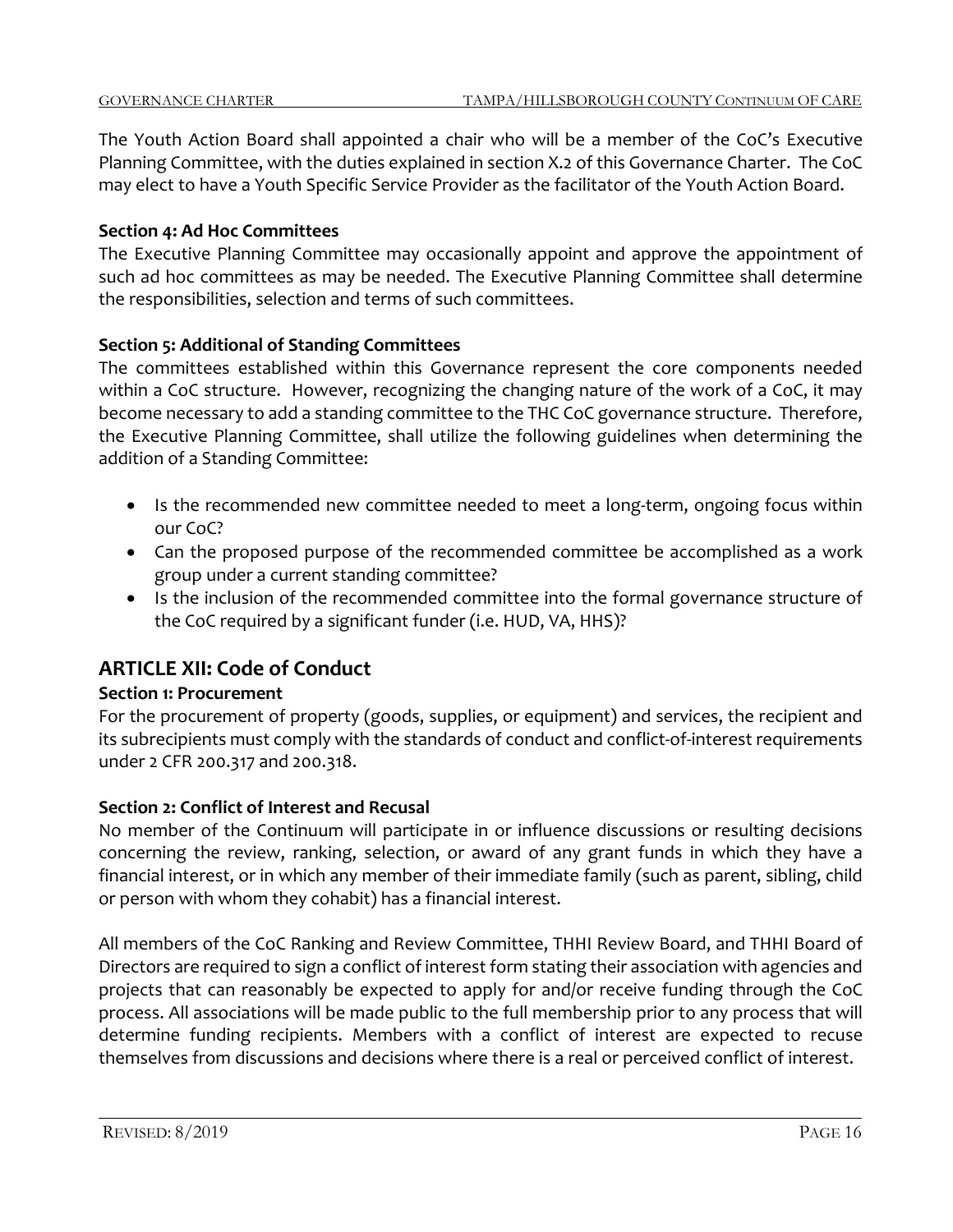Confidentiality Information contained in applications and reports is considered proprietary and confidential and may not be released to any person or party without approval of that applicant agency. Any client information shared within the CoC is also confidential and should not be released to any other entity without a release of information signed by the client.

## **Section 3: Nondiscrimination**

The Tampa/Hillsborough County CoC is a non-discriminatory body and does not discriminate on the basis of age, sex, race, color, ethnicity, religion, creed, disability, sexual orientation, martial/familial status, gender identity and expressions (real or perceived), or national origin in accordance with all state and federal regulations.

## **ARTICLE XIII: CoC Grievance Process**

All members of the Tampa/Hillsborough County CoC full membership are encouraged to report any grievances with the Tampa/Hillsborough County CoC Executive Planning Committee through this procedure without fear of reprisal. Grievances should be submitted as soon as possible to ensure proper responses.

The CoC member should submit their grievance in writing and if they choose to, in person to the CoC Executive Planning Committee for remediation. The CoC Executive Planning Committee will respond in writing with their decision within seven (7) working days of receiving the grievance. If the member is dissatisfied with the outcome or decision, a written report regarding the grievance can be submitted to the Tampa Hillsborough Homeless Initiative Board of Directors. The Board of Directors will vote and give a decision at the next closest board meeting.

## **ARTICLE XIV: Amendments**

This governance charter must be reviewed at least annually by the Executive Planning Committee and any recommendations for amendment or repeal, based on a two-third majority vote of the Executive Planning Committee, must be presented to the full CoC Membership for final action. This governance charter may then be amended or repealed by a two-thirds majority of CoC members present and voting at any meeting of the Tampa/Hillsborough County CoC, provided that the amended or replacement governance charter shall have been presented in their final form and discussed at the preceding meeting of the Tampa/Hillsborough County CoC. Notification for such meeting shall clearly state that amendment(s) to or repeal of the governance charter is being considered. A minimum review time of 30 days must be provided before a vote may be taken on any amendment.

## **Attachments Attachment A:**

The HMIS governing document is a requirement of the federal government, outlined in the  $U.S.$ [Department of Housing and Urban Development's \(HUD\) 2014 HMIS Data Standards Manual.](mailto:https://www.hudexchange.info/resources/documents/HMIS-Data-Standards-Manual.pdf)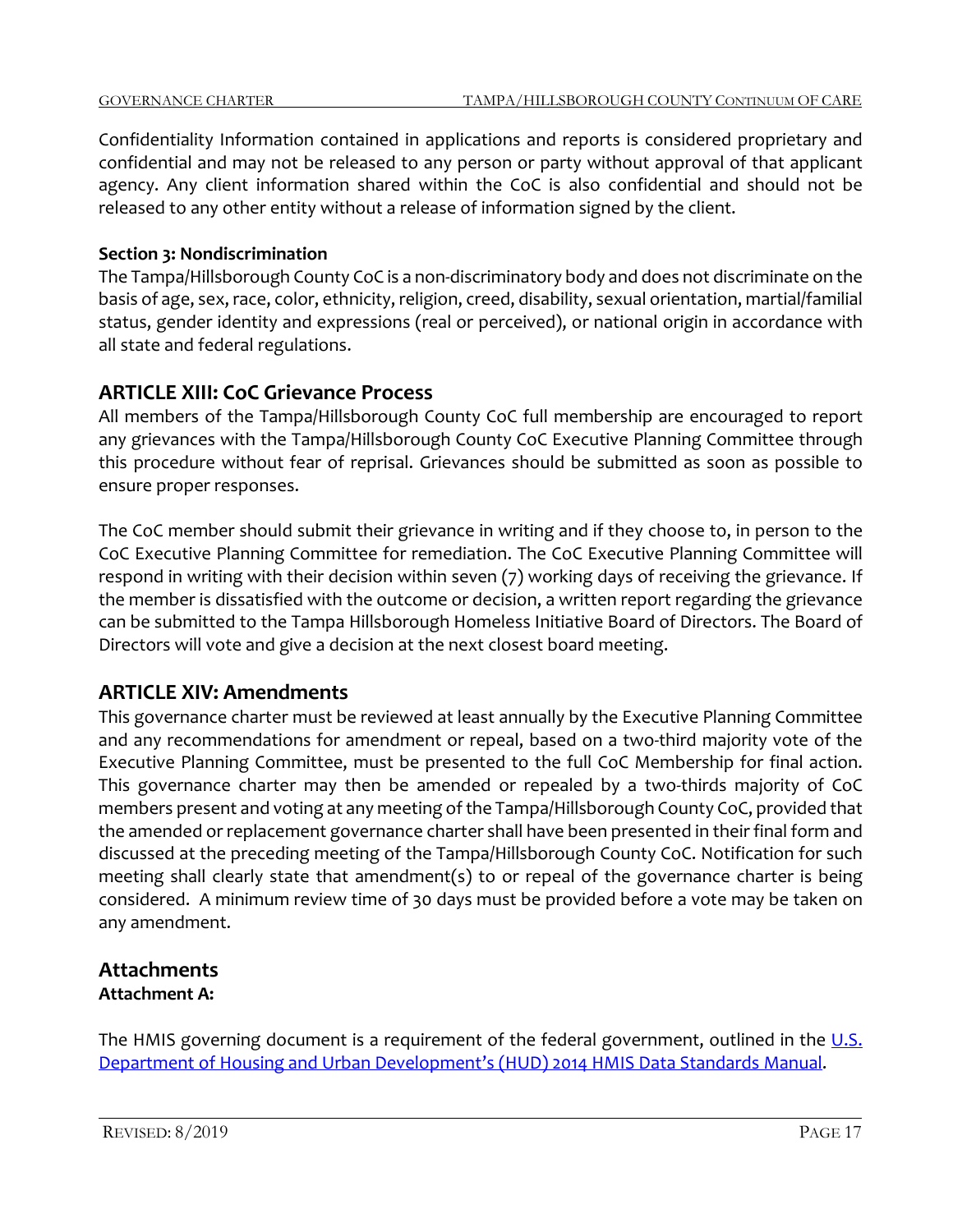A hard copy of the UNITY governing document can be requested from the HMIS lead agency or download from the THHI website: [http://thhi.org/continuum-of-care/unity-hmis/unity-policies-and](http://thhi.org/continuum-of-care/unity-hmis/unity-policies-and-procedures/)[procedures/](http://thhi.org/continuum-of-care/unity-hmis/unity-policies-and-procedures/)

**- REST OF THIS PAGE IS INTENTIONALLY LEFT BLANK -**